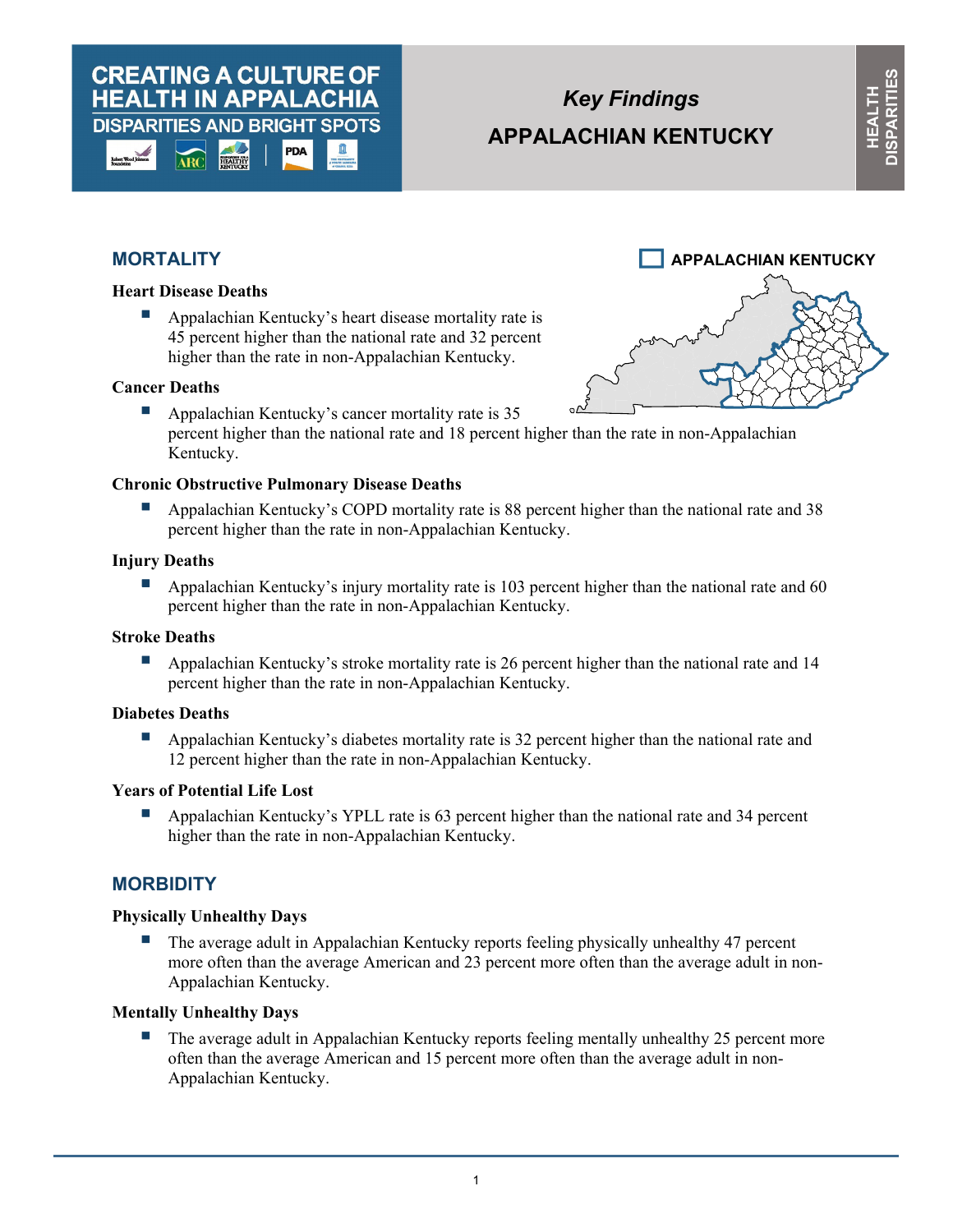#### **HIV Prevalence**

 Appalachian Kentucky's HIV rate is 82 percent lower than the national rate and 69 percent lower than the rate in non-Appalachian Kentucky.

#### **Diabetes Prevalence**

The prevalence of diabetes in Appalachian Kentucky is 13.3 percent, a mark higher than the 9.8 percent experienced by the nation as a whole, and the 11.2 percent experienced in non-Appalachian Kentucky.

#### **Obesity Prevalence**

 The prevalence of adult obesity is 35.2 percent in Appalachian Kentucky, a mark higher than the 27.4 percent experienced in the nation as a whole, and the 31.2 percent experienced in non-Appalachian Kentucky.

# **BEHAVIORAL HEALTH**

#### **Depression Prevalence**

 The prevalence of depression among fee-for-service Medicare beneficiaries in Appalachian Kentucky is 18.4 percent, compared to 15.4 percent for the United States as a whole and 18.0 percent for non-Appalachian Kentucky.

#### **Suicide Incidence**

The suicide rate in Appalachian Kentucky is 19 percent higher than the national rate, and 3 percent lower than the rate in non-Appalachian Kentucky.

#### **Excessive Drinking**

 The percentage of adults reporting excessive drinking in Appalachian Kentucky (11.1 percent) is lower than in the nation as a whole (17.7 percent), and lower than the percentage in non-Appalachian Kentucky (13.6).

#### **Poisoning Deaths**

The poisoning mortality rate in Appalachian Kentucky is 141 percent higher than the national rate, and 68 percent higher than the rate in non-Appalachian Kentucky.

#### **Opioid Prescription Rates**

 Of all Medicare prescription claims in Appalachian Kentucky, 5.7 percent are for opioids, compared to 5.3 percent in the United States as a whole, and 5.8 percent in non-Appalachian Kentucky.

# **CHILD HEALTH**

#### **Infant Mortality**

 $\blacksquare$  The infant mortality rate is 21 percent higher in Appalachian Kentucky than in the nation as a whole, and 10 percent higher than in non-Appalachian Kentucky.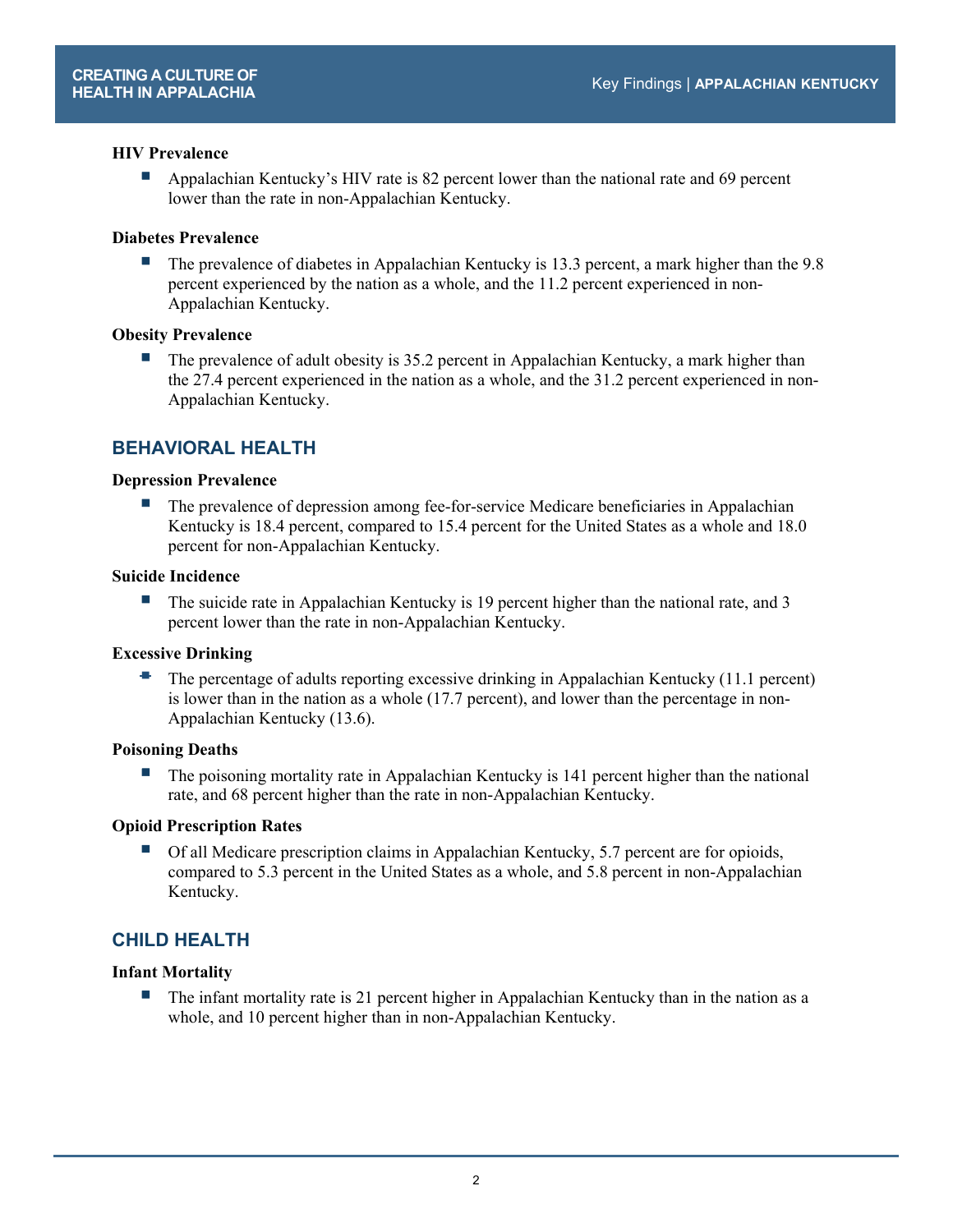#### **Low Birth Weight Incidence**

 The incidence of low birth weight in Appalachian Kentucky is 9.9 percent of all newborns, a higher percentage than both the national average of 8.1 percent, and the non-Appalachian Kentucky average of 8.6.

#### **Teen Birth Rate**

 $\blacksquare$  The teen birth rate in Appalachian Kentucky is 68 percent higher than the national rate and 34 percent higher than the rate in non-Appalachian Kentucky.

# **COMMUNITY CHARACTERISTICS**

#### **Average Travel Time to Work**

 The average travel time to work in Appalachian Kentucky is 24.7 minutes, which is lower than the national average of 25.7 minutes, and higher than the average in non-Appalachian Kentucky of 22.3 minutes.

#### **Grocery Store Availability**

 There are 14 percent more grocery stores per 1,000 population in Appalachian Kentucky than in the United States as a whole, and 41 percent more than in non-Appalachian Kentucky.

#### **Student-Teacher Ratio**

 Appalachian Kentucky's student-teacher ratio is 15.4, which is a lower (better) ratio than the national average of 16.5, and a lower (better) ratio than the non-Appalachian Kentucky average of 16.5.

# **LIFESTYLE**

#### **Physical Inactivity**

In Appalachian Kentucky, 32.8 percent of people report being physically inactive, a figure higher than the 23.1 percent reported in the United States as a whole and the 27.1 percent reported in non-Appalachian Kentucky.

#### **Smoking**

In Appalachian Kentucky, 25.9 percent of all adults report being cigarette smokers, a figure higher than the 16.3 percent at the national level, and the 22.0 percent in non-Appalachian Kentucky.

#### **Chlamydia Rate**

 Chlamydia incidence in Appalachian Kentucky is 48 percent lower than the national average, and 49 percent lower than the average in non-Appalachian Kentucky.

# **HEALTH CARE SYSTEMS**

#### **Primary Care Physicians**

 The supply of primary care physicians per 100,000 population in Appalachian Kentucky is 26 percent lower than the national average, and 21 percent lower than the average in non-Appalachian Kentucky.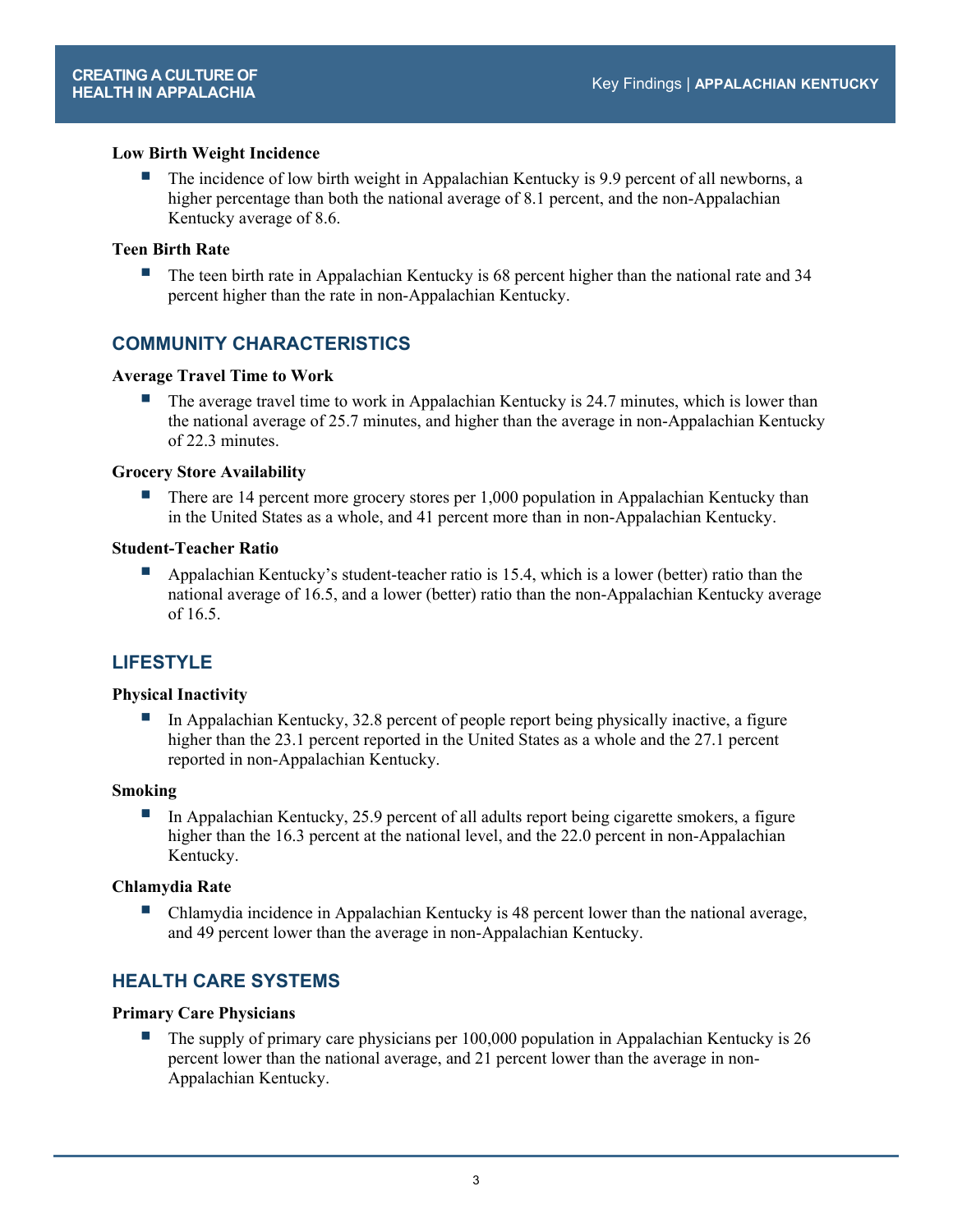#### **Mental Health Providers**

 The supply of mental health providers per 100,000 population in Appalachian Kentucky is 7 percent lower than the national average, and 6 percent higher than the average in non-Appalachian Kentucky.

### **Specialty Physicians**

 The supply of specialty physicians per 100,000 population in Appalachian Kentucky is 59 percent lower than the national average, and 60 percent lower than the average in non-Appalachian Kentucky.

#### **Dentists**

 The supply of dentists per 100,000 population in Appalachian Kentucky is 37 percent lower than the national average, and 42 percent lower than the average in non-Appalachian Kentucky.

#### **Uninsured Population**

The percentage of the population under age 65 that is uninsured in Appalachian Kentucky is 18.6 percent, which is higher (worse) than the national average of 16.8 percent, and the non-Appalachian Kentucky average of 16.2 percent.

#### **Heart Disease Hospitalizations**

 Hospitalization rates for heart disease in Appalachian Kentucky are 48 percent higher than the national average, and 20 percent higher than the average in non-Appalachian Kentucky.

#### **Chronic Obstructive Pulmonary Disease Hospitalizations**

 Hospitalization rates for COPD in Appalachian Kentucky are 76 percent higher than the national average, and 32 percent higher than the average in non-Appalachian Kentucky.

# **QUALITY OF CARE**

#### **Electronic Prescribing**

 Electronic prescribing is less common in Appalachian Kentucky (56.1 percent of prescriptions) than in the nation as a whole (65.8 percent), and less common than in non-Appalachian Kentucky (66.6 percent of prescriptions).

#### **Mammogram Screenings**

 The percentage of Medicare-covered women undergoing mammogram screenings in Appalachian Kentucky is lower than the percentage at the national level. In Appalachian Kentucky, 52.2 percent of Medicare-covered women ages 67 to 69 have had a recent mammogram, compared to the 62.1 percent reported in the nation as a whole, and the 61.7 percent in non-Appalachian Kentucky.

#### **Diabetes Monitoring**

Diabetes monitoring among Medicare patients in Appalachian Kentucky (84.8 percent) is comparable to monitoring among Medicare patients in the United States as a whole (84.7 percent), and lower than in non-Appalachian Kentucky (86.5 percent).